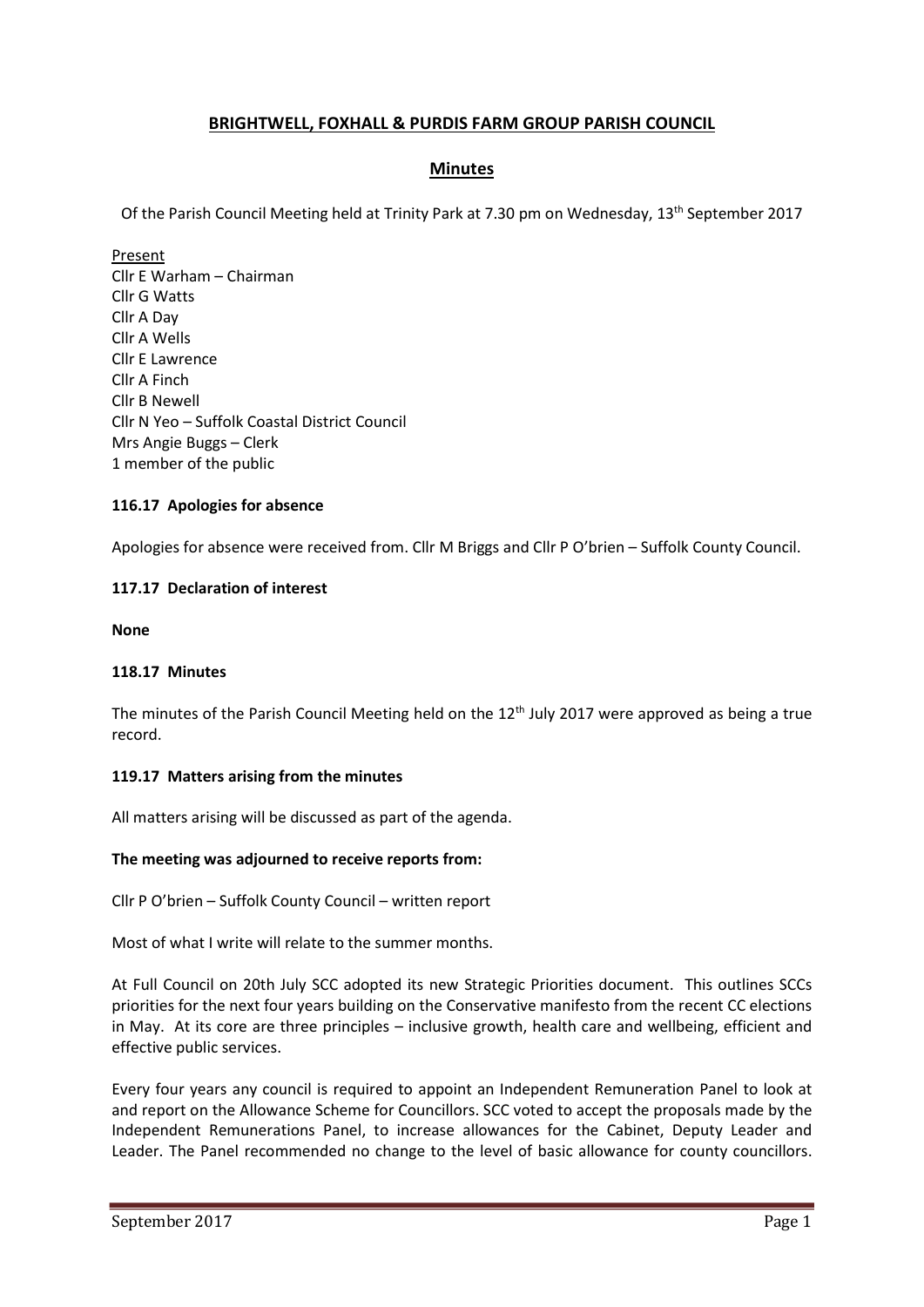The increase for Leader, Deputy and Cabinet has been met by savings and will have no overall effect upon the budget.

I was re-elected as Chairman of the Police and Crime Panel at its meeting on 21st July. The meeting focused on: road safety, update on Local Policing Review and speed watch schemes. Road safety is a major issue and areas discussed included: enforcement of speeding fines, drug related driving; 20mph speed enforcement; urban community speed-watch schemes. Questions regarding the Local Policing Review centred on: police recruitment, delivery of the Police & Crime Plan objectives, communication, a most vital area; response to 999/101 calls.

There has been improvement in both GCSE O and A level results.

Suffolk CC Highways have been re-structured and as of 4th Sept. a new system has been put in place. To report defects https://highwaysreporting.suffolk.gov.uk or phone 0345 606 6171.

Free school travel has been adjusted and only those attending the nearest school will be able to benefit. Those attending a school that is not the nearest will no longer benefit from free travel. Free travel will remain available for those with individual needs and from low income families.

Cllr N Yeo – Suffolk Coastal District Council

Since our last meeting I have tried to resolve the problem of the bus shelter but to date I cannot report anything new. I emailed the Golf Club but received no reply and then I have been on holiday and then the gentleman himself went on holiday so I am hoping to have a meeting within the next two weeks with him and then be able to report something more positive.

Foxhall have received the funds for the restoration of their sign which is good news and Brightwell Church are just about to receive their funding for the restoration of some of the windows. I have now spent almost all of my Community Enabling Budget and am just in the process of finding out how much I have left, if any.

Some residents had contacted me about the changes to the beach huts and I along with other District Councillors objected to the proposed changes. There was a consultation period to which owners/tenants could put their point of view across.

This consultation was carried out at the beginning of 2017 and the result is that the Council has modified its recommendations significantly.

The 2017 Beach Hut Review now seeks to provide a way forward for the Council, to cover its costs and provide a commercial return on this non-statutory service, while balancing the wider views of the beach hut owner community.

The key recommendations from the report are:

The 916 existing beach hut sites in Felixstowe and Sizewell are kept on a licence system, with a 3 year licence being issued (covering from 1 April 2018 until 31 March 2021) to existing beach hut site owners

The current system of licence fees is streamlined into a two-tier system, defined as Premium and Standard, based on front row (premium) and non front row (standard), with the fees for 2018/19 being set at £500 (inc VAT) for Premium sites and £400 (inc VAT) for Standard sites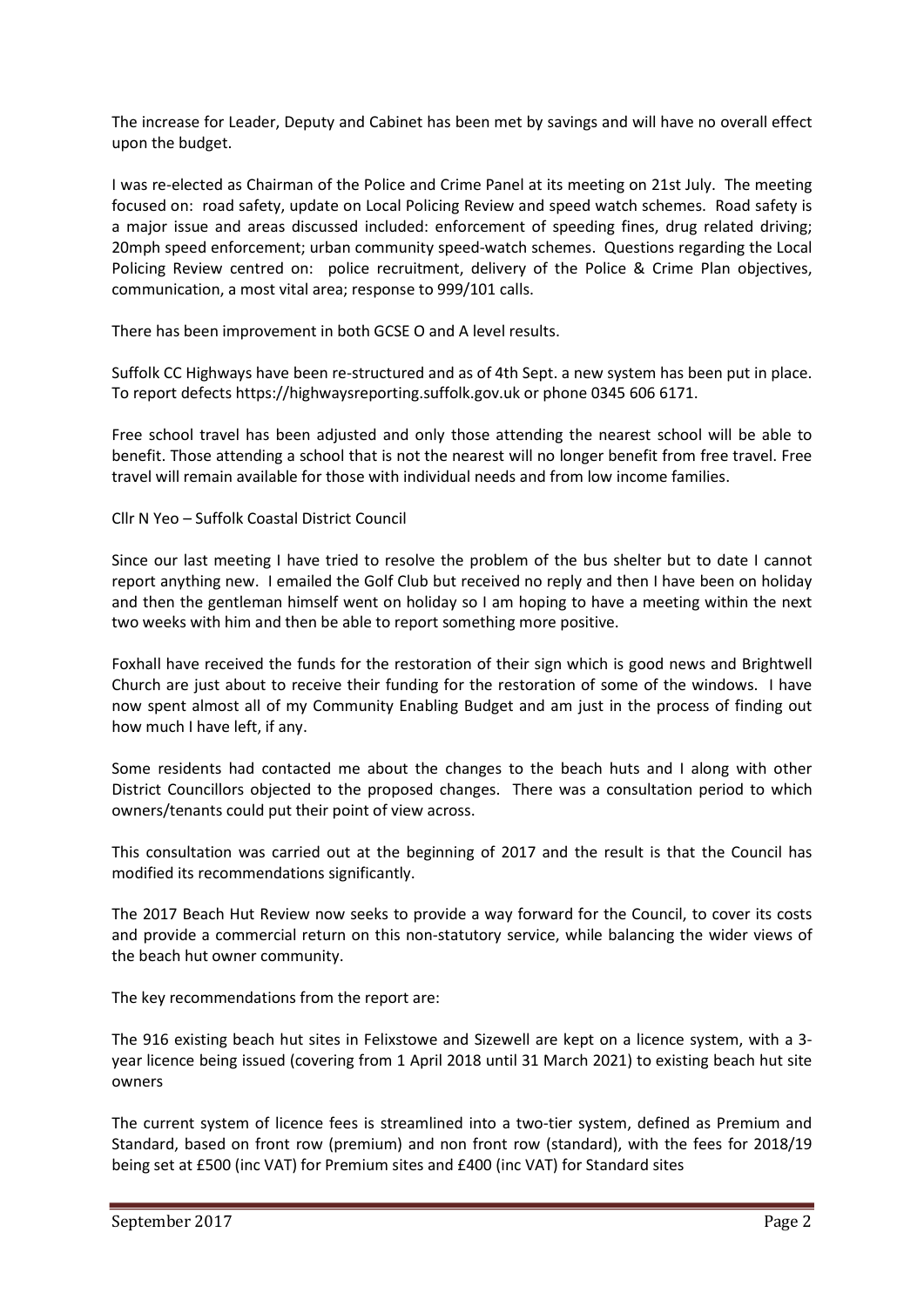- the fees will be increases by 10% in Years 2 and 3, then reviewed.
- there will be a set administration fee for issuing new licences be charged at £600 inc VAT) to cover administration costs, with a discounted fee of £120 (inc VAT) available to beach hut owners transferring ownership to an immediate family member.

After having resolved [hopefully] the question of the beach huts I fear that another outcry will be heard and this time is about the proposed changes to dog controls in the district to introduce Public Space Protection Orders.

I am not sure that these proposed changes will affect us in Nacton and Purdis Farm but I think Councillors should be aware just in case we are asked by residents, though I do know that there have been problems with dogs and sheep in the Broke Hall area.

Regarding planning, I have not seen anything yet regarding the proposed 41 m high logistics unit in Felixstowe Road but I have noticed that Orwell Truck Stop have put in various changes to the old fast food building which I personally do not have a problem with.

Cllr Yeo reported that action was being taken to remove the caravan which has been parked and lived in Purdis Avenue. Action: Cllr Nicky Yeo

# Public Forum

The parishioner who attended the meeting asked the Parish Council why the posts which would accommodate the VAS on Bucklesham Road have been moved and also that the VAS sign had broken down after only 2 weeks. Cllr Finch said that the posts had not been moved and had been placed in the agreed position by Suffolk County Council Highways Department and that he was on holiday at the time the VAS sign was not working and that there had been a lose connection in the sign and that although the light was not working the equipment was still recording the speed of vehicles which he rectified as soon as he returned from holiday. Cllr Finch reported that there are five locations in Bucklesham Road in total some of which are situated on existing posts and some are on new posts.

The parishioner also stated that the local residents are not happy with the issues concerning Straight Road and that they had not been consulted. Cllr Day updated the meeting with the current position with regard to speed control and signs in Straight Road and he emphasised how important it is that everyone wrote their own individual letter nor a copy of a 'stock' one to Suffolk County Council Highways Department.

### The meeting was re-convened.

# 120.17 Clerk's Report

The purpose of this report is to update members on outstanding issues, items received after the deadline for agenda items, correspondence and action taken by the Clerk.

### New Fund Launched to Reduce Litter by Using Innovation

The government has announced a new fund to tackle litter using new technology and innovation. Councillors do have the power to issue fixed penalty notices for dropping litter, graffiti and fly posting. Although very few Councils take up the powers (Cleaner Neighbourhoods and Environment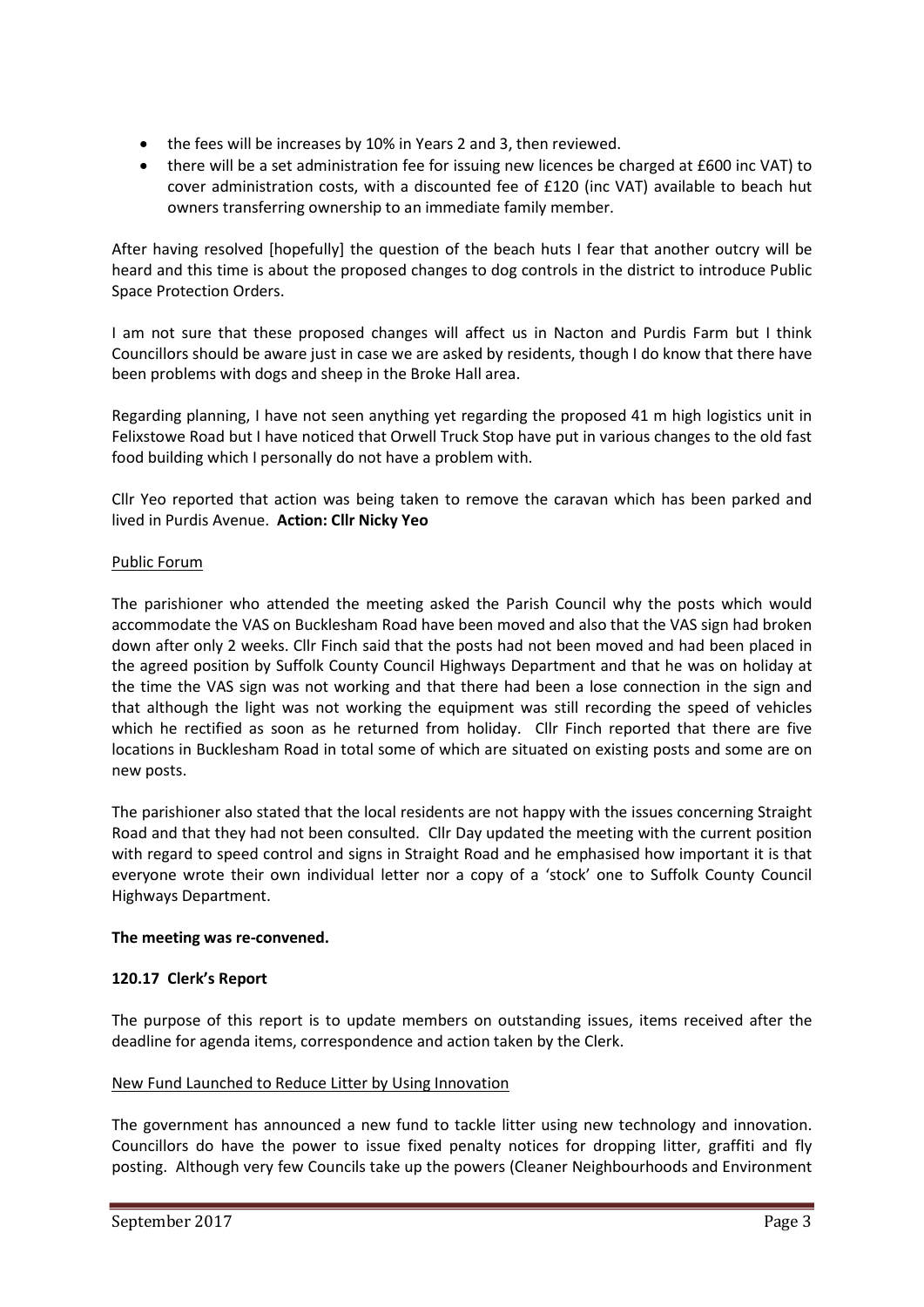Act 2005 and Anti-Social Behaviour Act 2003). This is in part that policing this issue is problematic as is the issuing and collecting fines. This is because if you take up these powers the Council must be prepared to take court action if the fines are not forthcoming. There are also the issues around dog fouling which we find is the most common nuisance reported to us. Should there be a reward system for clean communities as an incentive to tackle litter and encourage people to use bins instead of fines for individuals or a mix of both? Should Councils and their communities have a zero tolerance stance and give greater publicity to the issue using posters, websites and newsletters? There is also a link to the governments response to the recent consultation on penalties for environmental offences including littering. Information for applicants to the Litter Innovation Fund can be found on WRAP's website.

# Silver Sunday  $-1<sup>st</sup> October$

Silver Sunday is a national initiative that is described (on their website) as an opportunity to 'pause and think about older people and celebrate their contribution to society' with the aim of drawing attention to the problem of loneliness amongst older people. You can find out more at https://silversunday.org.uk.

## "Help Plan the future of the District"

## Local Plan Review – Issues and Options Consultation

## Town and Country Planning (Local Planning) (England) Regulations 2012 (as amended)

Suffolk Coastal District Council is committed to undertaking a review of its Local Plan as outlined in the adopted Core Strategy. The Core Strategy sets the broad scale and distribution of growth across the district up to 2027.

The Council is now undertaking a Local Plan Review which is to begin with the Issues and Options document which is published for public consultation from Friday 18th August until Monday 30th October 2017 (23.45). The consultation document and other supporting information can be found through this link: http://www.eastsuffolk.gov.uk/planning/local-plans/suffolk-coastal-localplan/local-plan-review/help-plan-the-future-of-the-district/.

### Public Space Protection Orders - For Consultation

Letter from Suffolk Coastal District Council:

### Dear Consultee,

Statutory Consultation Anti-Social Behaviour, Crime and Policing Act 2014 Public Space Protection Orders – Dog Controls in the Suffolk Coastal District

I am writing to advise you that the Council is considering amending the various dog controls currently in force across the Suffolk Coastal District.

Currently, there are several by-laws and an order made under the Dogs (Fouling of Land) Act 1996 which are in force and impose requirements on dog owners including prohibiting dogs from certain areas, requiring owners to clean up after their dogs on most open land, and also requiring dogs to be kept on a lead in certain defined areas.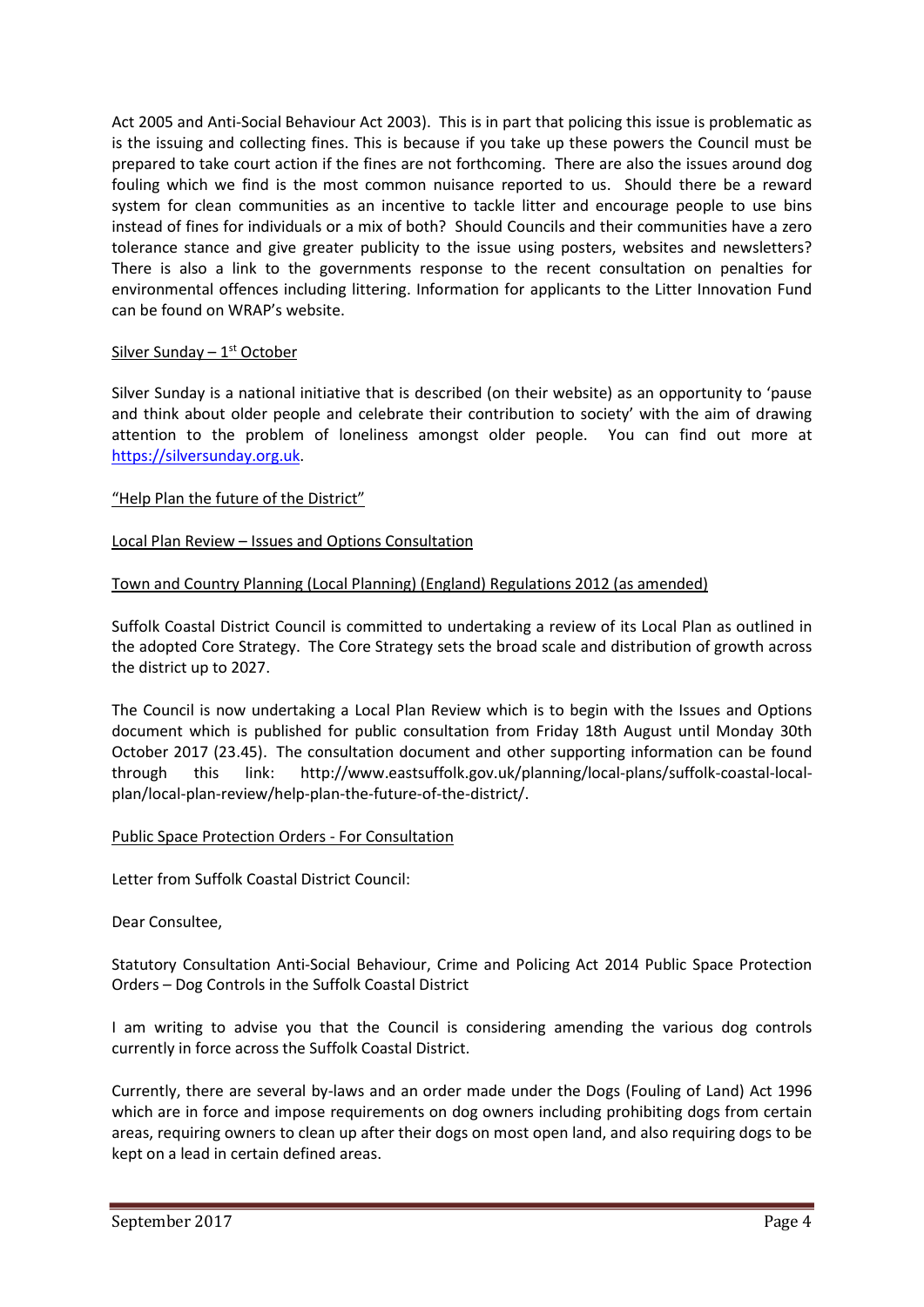The Council is proposing to introduce "Public Space Protection Orders" to replace these controls as set out in the detailed consultation documents available for download on the Council's website at http://www.eastsuffolk.gov.uk/environment/environmental-protection/animals/dogcontrol/publicspace-protection-orders/

There are some significant changes in some areas, and only minor changes proposed in others, and some of the controls remain the same, so please take the time to read these proposals.

If you wish to comment on these proposed new Public Space Protection Orders, please do so in writing either by emailing environment@eastsuffolk.gov.uk or in writing to: PSPO Consultation, c/o Environmental Protection, Suffolk Coastal District Council, East Suffolk House, Station Road, Melton Suffolk IP12 1RT, or by visiting the consultation page on our website.

Your comments should reach us by no later than midnight on Friday 22nd September 2017.

All consultation responses will be given due consideration before any orders are made. The final decision will rest with Suffolk Coastal District Council and will be scheduled for consideration by Cabinet at a meeting after the consultation has closed.

# Transport

Bus passengers fall to lowest in a decade.

The number of people using buses in England has fallen to its lowest level in a decade at 4.45 billion passenger journeys in 2016/17.

The Local Government Association (LGA) warned that the decline in bus passenger journeys could lead to increased congestion and poorer air quality in local communities as well as leaving those who rely on the bus network unsupported.

The Department for Transport figures show that overall there were more than 75 million fewer journeys across the country in the year to the end of March 2017 in comparison with the previous year – a decrease of 1.7 per cent.

Buses in England, outside of London, had 1.1 per cent fewer journeys – a fall of almost 49 million – in the same period. Metropolitan and non-metropolitan areas saw a similar drop, with 1.1 per cent and 1.2 per cent fewer journeys respectively.

# 121.17 Locality Budget 2017/2018

Councillors discussed the repairs required to Brightwell Village sign and also the broken glass in the Purdis Farm Notice Board on Murrills Road the latter of which it is believed had been caused by vandals. Cllr Wells reported that he had spoken to Richard regarding both repairs. Cllr Warham proposed, seconded Cllr Day that, due to the urgency, that Richard should be asked to go ahead and repair the notice board as soon as possible and that the Clerk should write to Cllr Patricia O'brien asking whether the Locality Budget could be used towards repairing the Brightwell Village sign. Action: Clerk / Cllr Wells

# 122.17 To discuss the co-option of councillor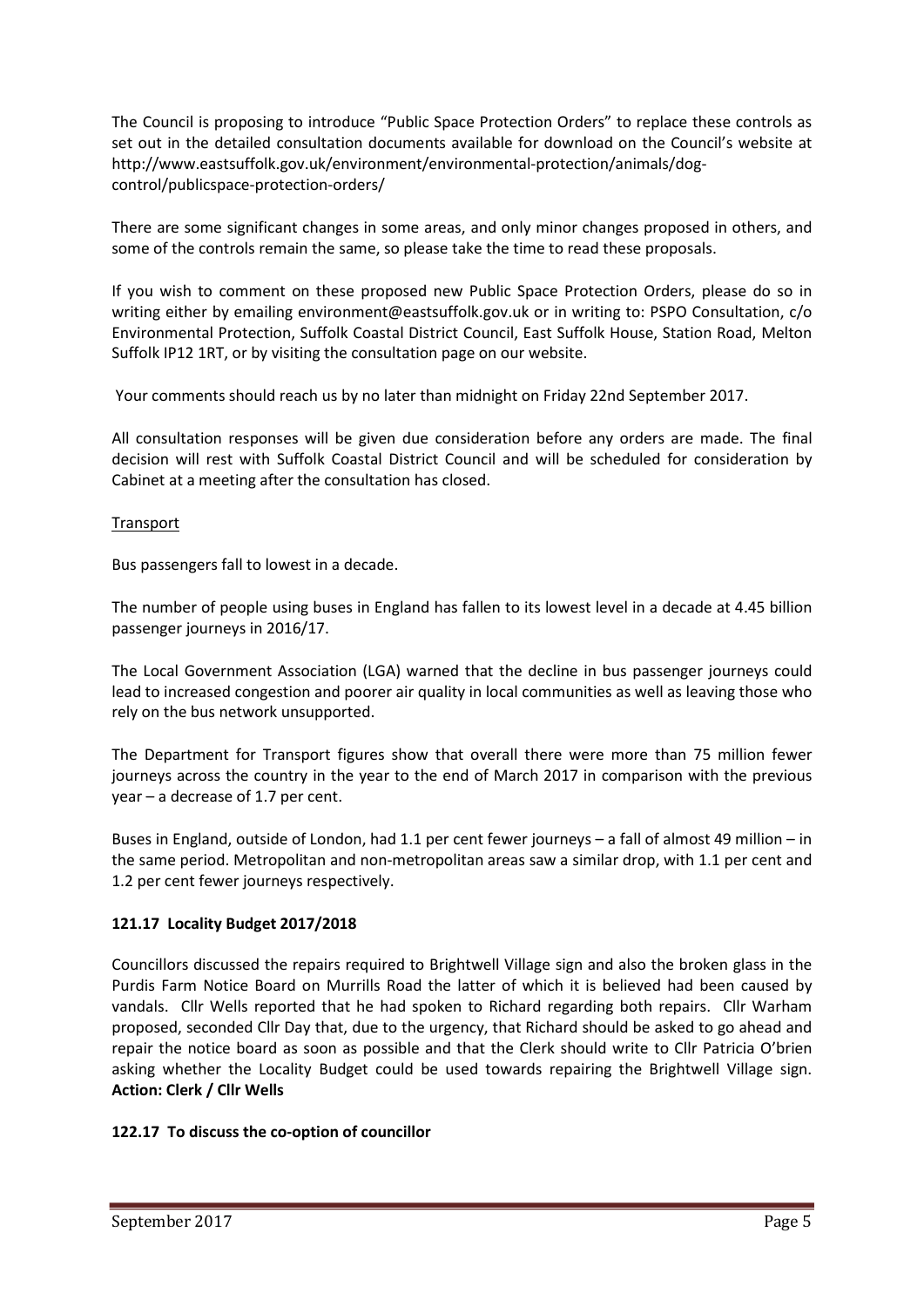Councillors had previously been sent a copy of an email from Ray Walters supporting his application to become a councillor on the Group Parish Council. Following discussion of the application Cllr Wells proposed, seconded Cllr Watts that Ray Walters be co-opted as a Parish Councillor – 6 in favour, 1 abstention. It was therefore unanimously agreed that Ray Walters should be appointed. Action: Clerk

# 123.17 VAS Signs

Cllr Finch reported that the VAS equipment had been placed in position on Bucklesham Road and had been monitoring the speed of traffic. Cllr Finch presented a table of data which he had downloaded. A copy of the data report is appended in the minute book. An accident had occurred at 4.15 pm on  $11<sup>th</sup>$  September and the equipment had recorded a car travelling at 65 miles an hour at the time and unfortunately the car had hit a tree. He pointed out that children are dropped off from school at approximately the same time. Cllr Finch asked Cllr Nicky Yeo who to send the data to so that action can be taken. Cllr Nicky Yeo suggested sending the data to Tim Passmore Suffolk Police and Crime Commissioner. Following discussion, it was agreed that in the first instance Cllr Finch should contact the Police Safer Neighbourhood Team Sgt Peter Street. Cllr Finch reported that he was investigating the possibility of placing the equipment on Brightwell Hill. Cllr Finch agreed to again contact Suffolk County Council Highways Department to discuss the problem of where to locate the posts.

The Chairman Cllr Warham thanked Cllr Finch for all his hard work on this project.

# Action: Clerk / Cllr Finch

# 124.17 To discuss the accidents at the crossroads Bell Lane / Foxhall Road

Cllr Newell reported on the meeting she had attended held by the Kesgrave Transport Working Party (Kesgrave Town Council). Following discussion, it was agreed that the Clerk should write to David Chenery Suffolk County Council Highways Manager (copy of Kesgrave Town Council) requesting that consideration be given to the following proposals.

- a. Installation of rumble strips.
- b. Decrease in speed limit to 40 mph on Foxhall Road where it is currently 60 mph ie the national speed limit.
- c. New signs to be placed along Foxhall Road highlighting the danger of joining traffic.
- d. Reclassifying/redressing the road from rural to urban.
- e. Stop fly posting which could distract drivers.
- f. Increase frequency of when undergrowth is cut back.

# Action: Clerk / Cllr Newell

# 125.17 To discuss the installation of additional waste bins

Cllr Lawrence reported that he had received a request to install a new waste bin in Murrills Road. Following discussion, it was proposed by Cllr Lawrence, seconded Cllr Warham that the Clerk purchase a new waste bin to be installed – all in favour. Action: Clerk

# 126.17 Straight Road Classification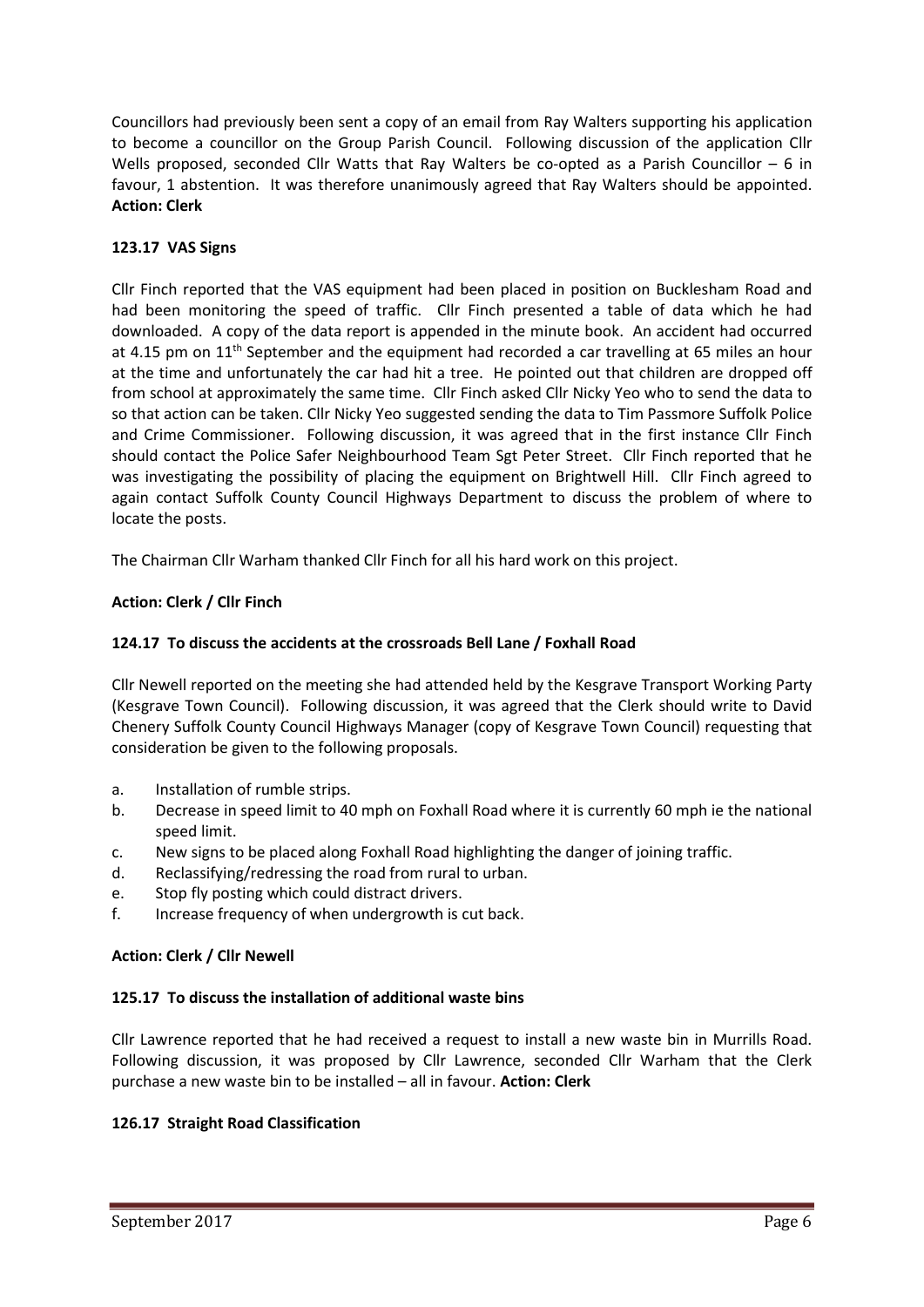The Clerk reported Cllr Patricia O'brien had been in contact David Chenery Suffolk County Council Highways Manager who has stated the following.

"Reclassification of road to a higher status – its currently the U3205, connecting the A1156 at the south and C321 Bucklesham Road crossroads at its north end.

I've not come across reclassifications in the last 40 years in highways unless in connection with a new road or bypass. We have heard that the desire is to go the other way to reduce our maintenance liabilities. The only benefit of it becoming a C road is that there would be a higher frequency of inspection and might attract more maintenance monies. However, it wouldn't affect its status in getting more road safety treatments if any were justified. I think this is a non-starter.

Lower speed limit – we work to published criteria (on the SCC web site). From my knowledge of these this road would not meet the criteria for a lower limit. There is very limited development so drivers would see no need to drive slower and compliance of a lower speed limit would be poor. There is a short section of 30mph at its north end which seems fine for the road layout and number of dwellings.

Happy to hear about any further information about the issues on this road. I have also asked the police and been referred to their Safer Neighbourhood Team which I'll pursue."

Following discussion, it was agreed that the Clerk should contact David Chenery to arrange a site visit with Cllr Day.

Cllr Day reported that he understood that work was being undertaken on Straight Road starting on the 25th September. The Clerk reported that she had not received a notification of the work.

# Action: Clerk / Cllr Day

### 127.17 Bus Shelters Bucklesham Road Purdis Farm

Cllr Nicky Yeo reported that she had endeavoured to contact the Secretary of the Ipswich Golf Club but had been unsuccessful. Nicky said that she would continue to try and make contact. Action: Cllr Nicky Yeo

### 128.17 Planning

The Planning Committee Chairman reported on the following planning matters.

### General

DC/17/2660/OUT – Land to the north of Purdis Farm Lane Purdis Farm – 8 dwellings with associated infrastructure, parking and landscaping – Refused.

DC/17/3720/FUL – Part land south of Street Farm Cottage Brightwell – Change of use of agricultural building to a dwelling house – Pending.

Cllr Watts reported that the application had been resubmitted but the applicant does not appear to have made any changes to the original application.

### Suffolk Coastal Local Plan Issues and Options Consultation Document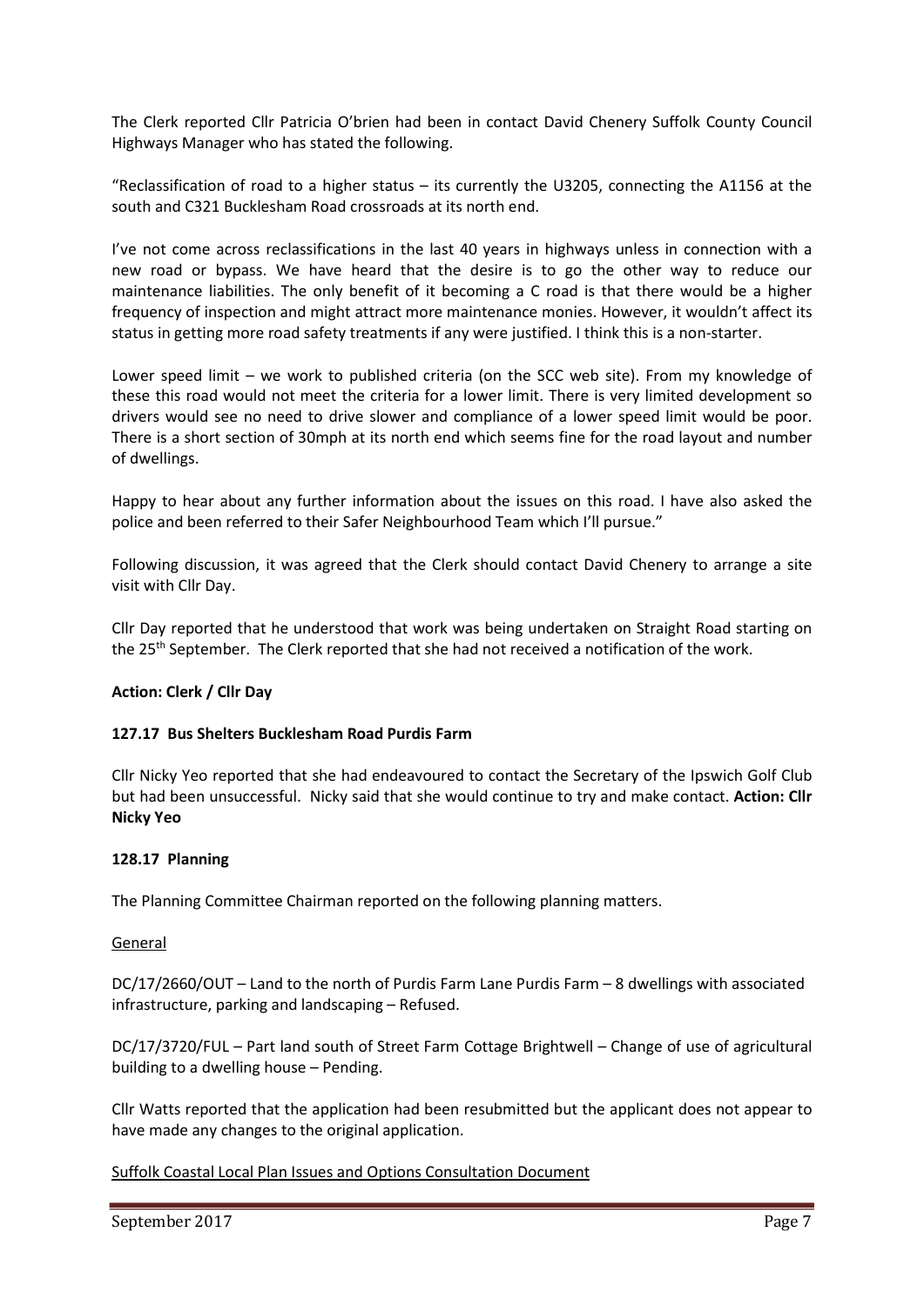Cllr Watts reported that the hard copy of the Suffolk Coastal Local Plan Issues and Options Consultation Document had been received and would be circulated to all councillors for discussion at the next meeting. Cllr Watts asked that if any councillors had comments once they had studied the document to send them to either himself or the Clerk. Action: All Councillors / Clerk

## Adastral Park

Cllr Watts reported that an email had been received from Ben Woolnough Suffolk Coastal District Council concerning the brief updates to the Adastral Park application. The re-consultation is likely to consist of a revised Transport Assessment and it will be accompanied by a covering letter explaining what has changed and why. A copy of the updates should be received week commencing  $18<sup>th</sup>$ September 2017. Action: Cllr Watts / Clerk

## 129.17 Finance

| Income                                    |           |
|-------------------------------------------|-----------|
| SCDC - Foxhall Village Sign               | £1,200.00 |
| Expenditure                               |           |
| A J Buggs Salary and Expenses July 2017   | £298.29   |
| A J Buggs Salary and Expenses August 2017 | £303.35   |
| <b>BDO Audit Fee</b>                      | £120.00   |
| <b>Business Services at CAS Insurance</b> | £276.00   |
| Westcotec – VAS Equipment                 | £3,690.00 |

### External Audit

The Clerk reported that the external audit had been successfully completed and no issues had been highlighted.

Cllr Warham proposed, seconded Cllr Finch that the above expenditure is approved and that the successful completion of the External Audit had been noted by the Parish Council – all in favour.

### 130.17 Correspondence

None

# 131.17 Meetings attended by councillors / clerk

a. Cllr Newell reported on the meeting she had attended a meeting Waldringfield Liaision Committee on the 24<sup>th</sup> July 2017.

### 132.17 Members questions to the Chairman

a. Cllr Day although the Clerk had requested information from SCC Highways and also Suffolk Police regarding the recent traffic surveys carried out on Bucklesham Road and Felixstowe Road both had stated that no traffic surveys had been carried out. Cllr Day asked the Clerk to contact Ben Wolnough Suffolk Coastal District Council asking whether the surveys had been carried out as part of the Adastral Park Planning Application. Action: Clerk